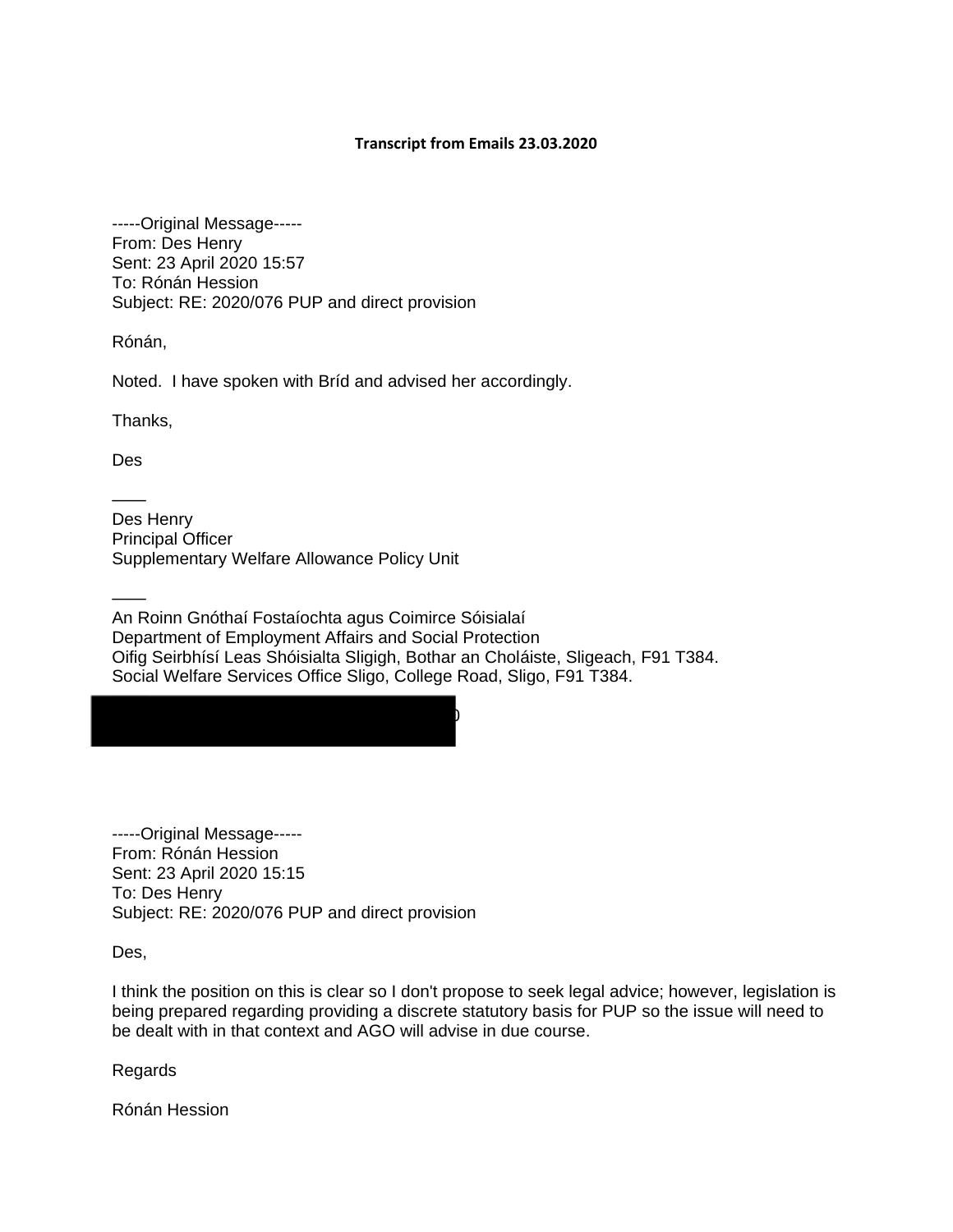Assistant Secretary Department of Employment Affairs and Social Protection Áras Mhic Dhiarmada Store Street Dublin 1

of Lobbying Act 2015

ial within the meaning of the term in the Regulation

-----Original Message----- From: Des Henry Sent: 23 April 2020 15:09 To: Rónán Hession Subject: FW: 2020/076 PUP and direct provision Importance: High

Rónán,

You may wish to note the attached from Bríd Moriarty.

Do you consider that it is necessary to seek legal advice in relation to the entitlement of DEA recipients to the Pandemic Unemployment Payment? I note that the SG instructed on a draft instruction on the COVID-19 Pandemic Unemployment Payment that those receiving DEA would not be entitled to receive PUP Payments.

Thanks,

Des

——

Des Henry Principal Officer Supplementary Welfare Allowance Policy Unit

—— An Roinn Gnóthaí Fostaíochta agus Coimirce Sóisialaí Department of Employment Affairs and Social Protection Oifig Seirbhísí Leas Shóisialta Sligigh, Bothar an Choláiste, Sligeach, F91 T384. Social Welfare Services Office Sligo, College Road, Sligo, F91 T384.

——  $\overline{3}$ 

-----Original Message----- From: Bríd Moriarty Sent: 23 April 2020 14:53